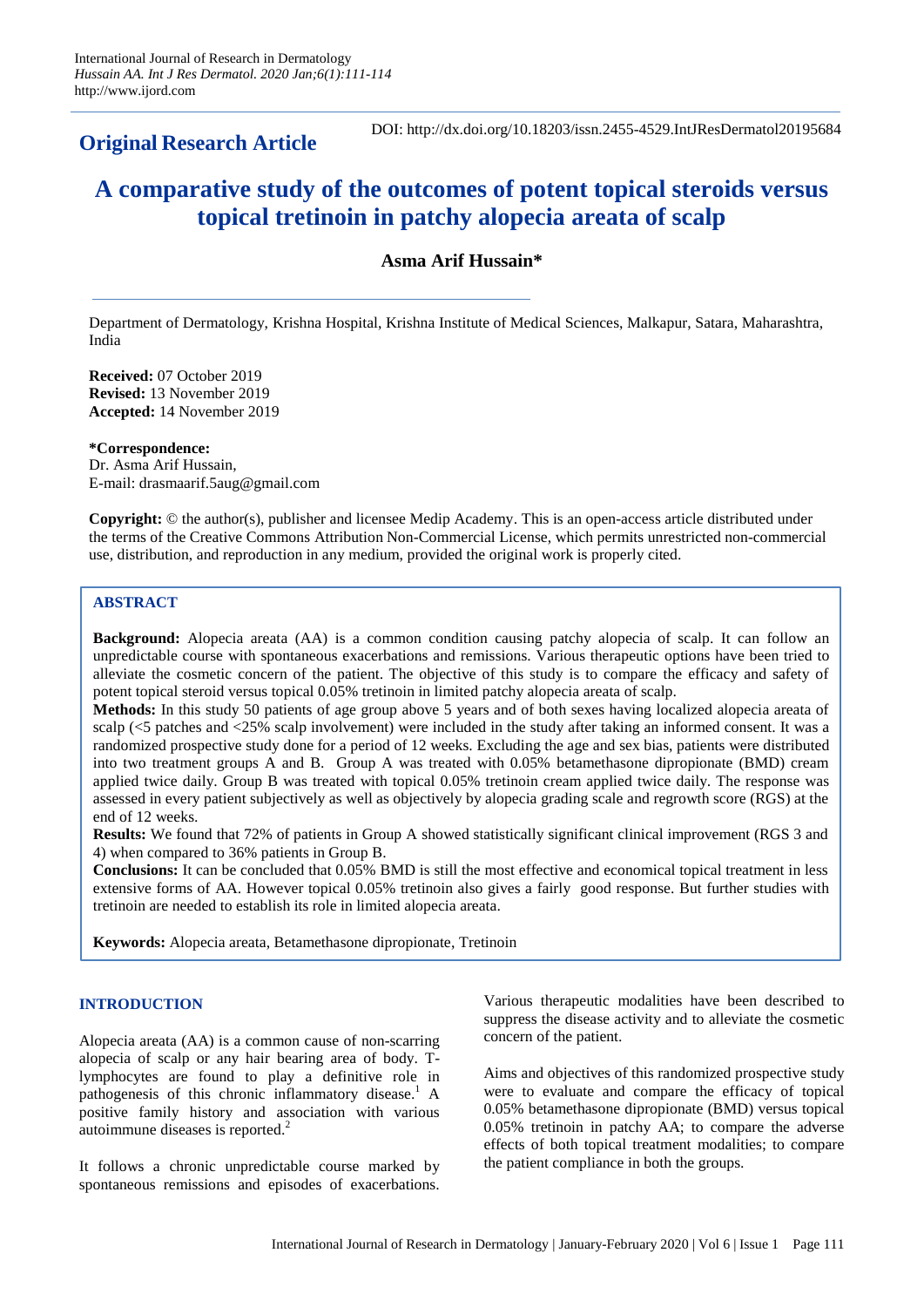## **METHODS**

The study was a prospective, randomized, comparative, single blinded study. 50 patients of age >5 years and of both sexes presenting to the Dermatology outpatient department of Krishna institute of medical sciences, Karad with clinical features of AA of scalp were included in this study. Study was conducted from July 2018 to July 2019.

### *Inclusion criteria*

- Patients clinically diagnosed as having localized AA  $\leq$  5 patches and  $\leq$  25% scalp involvement) over the scalp.
- Patients who have not received any treatment before.
- Patients of both sexes and aged above 5 years.

#### *Exclusion criteria*

- Alopecia of scalp other than AA.
- Extensive AA of scalp (>25% scalp involvement) or involving other areas of body.
- Patients with scars over the bald patch.
- Patients with active infection over the alopecia patch.
- Allergy or hypersensitivity to any component of the treatment products.
- Pregnant and lactating women.
- Patients with any underlying systemic disorders.

Ethical clearance was obtained from the Institutional Ethics Committee before the commencement of the study. Written informed consent was taken from patients before their participation in the study. Relevant history and clinical examination was done in each patient. Clinical examination of the patches was carried out with respect to number, size and distribution. Serial photographs were taken at each visit for documentation.

Eligible candidates for the study were randomly allocated into two groups viz., Group A and B. In each group, patients were given a different topical treatment for a period of 12 weeks. Group A patients applied 0.05% BMD cream twice daily. Group B patients applied topical 0.05% tretinoin cream twice daily over the patch.

Each patient was followed up fortnightly for a period of 12 weeks and response to treatment was evaluated subjectively and objectively. At each visit, history of any side effects due to treatment modality, appearance of any new patches, decrease in the size of present patches and patient compliance were noted.

Alopecia grading scale (AGS) was calculated for each patient at the first visit (baseline) and finally at 12 weeks. Mean AGS at baseline and at 12 weeks were then calculated in each group. Regrowth score (RGS) was calculated at 12 weeks. Mean AGS and RGS at 12 weeks were then used to compare the response in both groups.

#### **Table 1: Grading of RGS.**

| <b>RGS</b> | <b>Regrowth</b> $(\%)$ | <b>Grade</b> |
|------------|------------------------|--------------|
|            | <10                    | Poor         |
|            | $11 - 25$              | Mild         |
|            | $26 - 50$              | Moderate     |
| 3          | 51-75                  | Good         |
|            | >75                    | Excellent    |

RGS of equal to or more than 3 was considered as improved and statistically significant response. Chisquare test was for the statistical analysis of the data. A p value of 0.05% was considered as significant.

#### **RESULTS**

Total 50 patients completed the study. There was no patient dropout in both the groups. There was an almost equal sex distribution in both the groups with slight male preponderance. Mean age of onset is 21.1 years. Majority (45%) of patients had a peak age of onset between 21-30 years. A positive family history of AA was seen in 8% of the patients. Majority of patients had 1 to 3 patches at the time of presentation. Baseline mean AGS in both the groups were comparable.

#### **Table 2: Patient profile and mean AGS in both the groups.**

|                          | <b>Group A steroid</b><br>$\overline{(0.05\% \text{ BMD})}$ | Group B $(0.05\%$<br>tretinoin) |  |
|--------------------------|-------------------------------------------------------------|---------------------------------|--|
| Total no. of<br>patients | 25                                                          | 25                              |  |
| Mean age in<br>years     | 20.8                                                        | 21.4                            |  |
| <b>Gender</b>            |                                                             |                                 |  |
| Male                     | 13                                                          | 14                              |  |
| Female                   | 12                                                          | 11                              |  |
| Mean AGS                 |                                                             |                                 |  |
| <b>Baseline AGS</b>      | 13.08                                                       | 11.98                           |  |
| AGS at 12<br>weeks       | 4.18                                                        | 6.82                            |  |

The baseline mean AGS of both treatment groups is almost equal and thus there was no statistically significant difference in mean AGS at baseline. At the end of the treatment, AGS was improved in both groups. The difference in mean AGS at 12 weeks was statistically significant.

An RGS of 0 and 1 are taken as Poor response, 2 as Moderate response, 3 as Good response and 4 as Excellent response. Patients having RGS of 3 and 4 were considered to have significant improvement. Based on RGS, findings noticed at the end of 12 weeks of treatment (Table 3) are 72% patients (18 of 25) in Group A showed significant improvement with majority 40% (10) showing excellent response (RGS 4). Around 36% patients (9 of 25) in Group B showed significant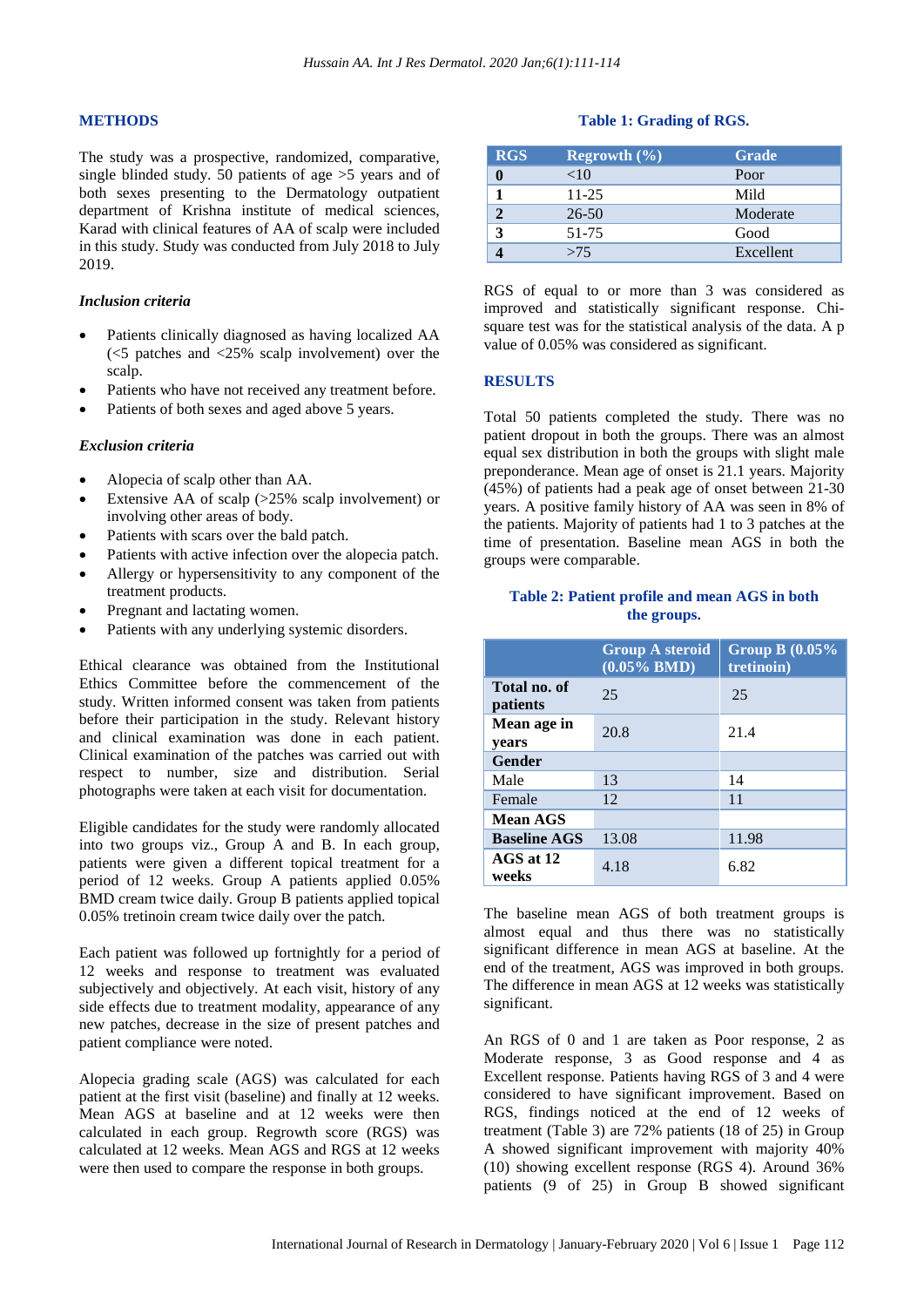improvement with majority 28% (7) showing good response (RGS 3).

#### **Table 3: RGS and number of patients in each score at the end of 12 weeks.**

| <b>RGS</b> | <b>Group A</b> | <b>Group B</b> |
|------------|----------------|----------------|
|            |                |                |
|            |                |                |
|            |                | $\mid$ ')      |
| 1          |                |                |
|            |                |                |

Hence, response in Group A is significantly better than that of Group B.

#### **Table 4: Side effects of treatment modalities.**

| Side effects                              | <b>Group A</b> | <b>Group B</b> |
|-------------------------------------------|----------------|----------------|
| <b>Folliculitis</b>                       |                |                |
| <b>Erythema with burning</b><br>sensation | -              |                |

Folliculitis was seen in 1 patient treated with 0.05% BMD cream. Erythema with burning sensation was seen in 4 patients with topical 0.05% tretinoin. These side effects were temporary and reversible (Table 4).

#### **DISCUSSION**

In this study, the patient profile , male preponderance and a positive family history was similar to the findings of other studies. 3,4

## *Comparison of treatment outcome with different topical modalities*

#### *Efficacy of 0.05% BMD cream*

In this study, in Group A, 72% of the patients treated with 0.05% BMD cream showed RGS of 3 and 4 at the end of 12 weeks and only one patient in the group developed folliculitis as side effect (Figure1). In the study done by Das et al, RGS >3 was seen in 70% of the patients treated with topical Betamethasone dipropionate, which is similar to this study.<sup>5</sup> In another study done by Mancuso et al, a RGS >3 was observed in 61% of the patients treated with Betamethasone valerate foam.<sup>6</sup> And an RGS  $>3$  was seen in 27% of patients treated with betamethasone dipropionate lotion. A study carried out by Fiedler in 1992 showed similar response using Betamethasone dipropionate cream, which is similar to this study. 7

## *Efficacy of topical 0.05% tretinoin cream*

In a study done by Das et al, RGS (>3) was observed in 35% of patients treated with 0.05% tretinoin cream.<sup>5</sup> However study done by Baird et al , showed insignificant response with topical tretinoin when applied for a period of 3 months. $8$ 

In this study, 36% of the patients in Group B showed an RGS of 3 and 4 at the end of the 12 weeks with topical 0.05% tretinoin cream (Figure 2). These findings were similar to that done by Das et al.<sup>5</sup> 4 patients in this group showed erythema with burning sensation which were temporary.



#### **Figure 1: Group A patients on topical 0.05% betamethasone dipropionate cream.**



## **Figure 2: Group B patients on topical 0.05% tretinoin cream.**

#### **CONCLUSION**

From this study, it can be concluded that potent topical steroid is still the most effective and economical topical treatment and superior to other topical treatment modalities in less extensive forms of AA (less than 25%